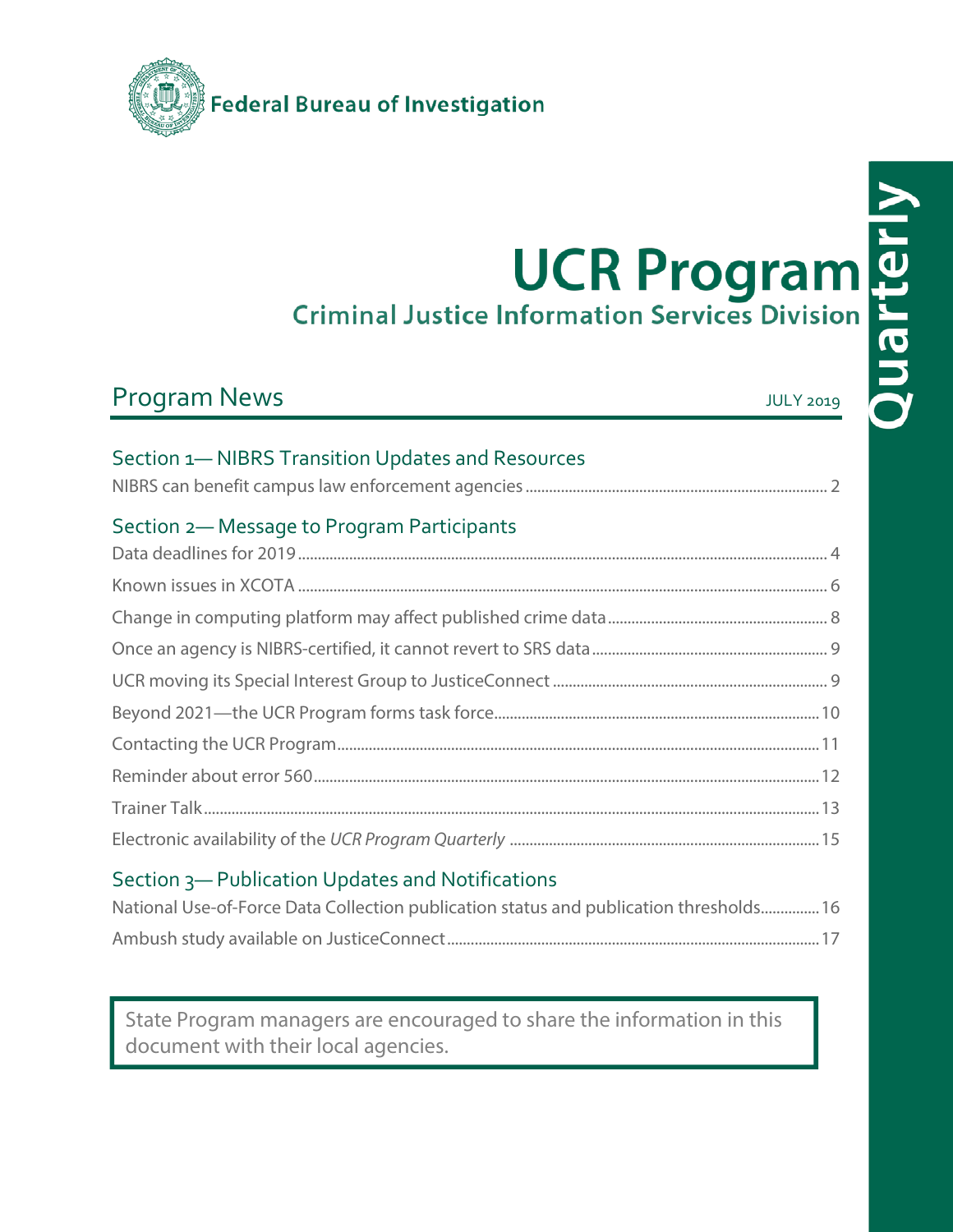# Section 1— NIBRS Transition Updates and Resources

To assist agencies with the transition from submitting crime data through the Summary Reporting System (SRS) to submitting crime data through the National Incident-Based Reporting System (NIBRS), the *UCR Program Quarterly* features a new section, "NIBRS Transition Updates and Resources." This section will guide agencies step-by-step in the



transition process and serve as a resource for transitioning agencies.

**NIBRS can benefit campus law enforcement agencies**

On January 1, 2021, the Federal Bureau of Investigation's (FBI's) Uniform Crime Reporting (UCR) Program will transition from SRS to the NIBRS-only data collection. SRS was the original method of reporting UCR crime data in 1930 and is still used today. NIBRS is an incident-based reporting system through which offense, victim, offender, arrestee, and property data are collected on each single crime occurrence.



The transition to the richer, NIBRS-only data standard will provide greater context at the national level to allow contributing agencies to identify and address evolving crime issues. In addition, NIBRS data can help drive resource planning and assist with providing a more precise and transparent narrative regarding the scope, type, and nature of crime at specific location types, such as college campuses. According to Chief Matt Kiederlen, University of Wisconsin-Whitewater Police Department and Parking Services, "The NIBRS transition will allow us to further understand the crimes being committed on

our campuses. As the public continues to ask for further transparency and information, NIBRS is a better tool to facilitate and accomplish that request."

### **Benefits of NIBRS**

Some college and university law enforcement, as well as some federal, state, local, and tribal law enforcement agencies, may not be aware that NIBRS provides the following benefits: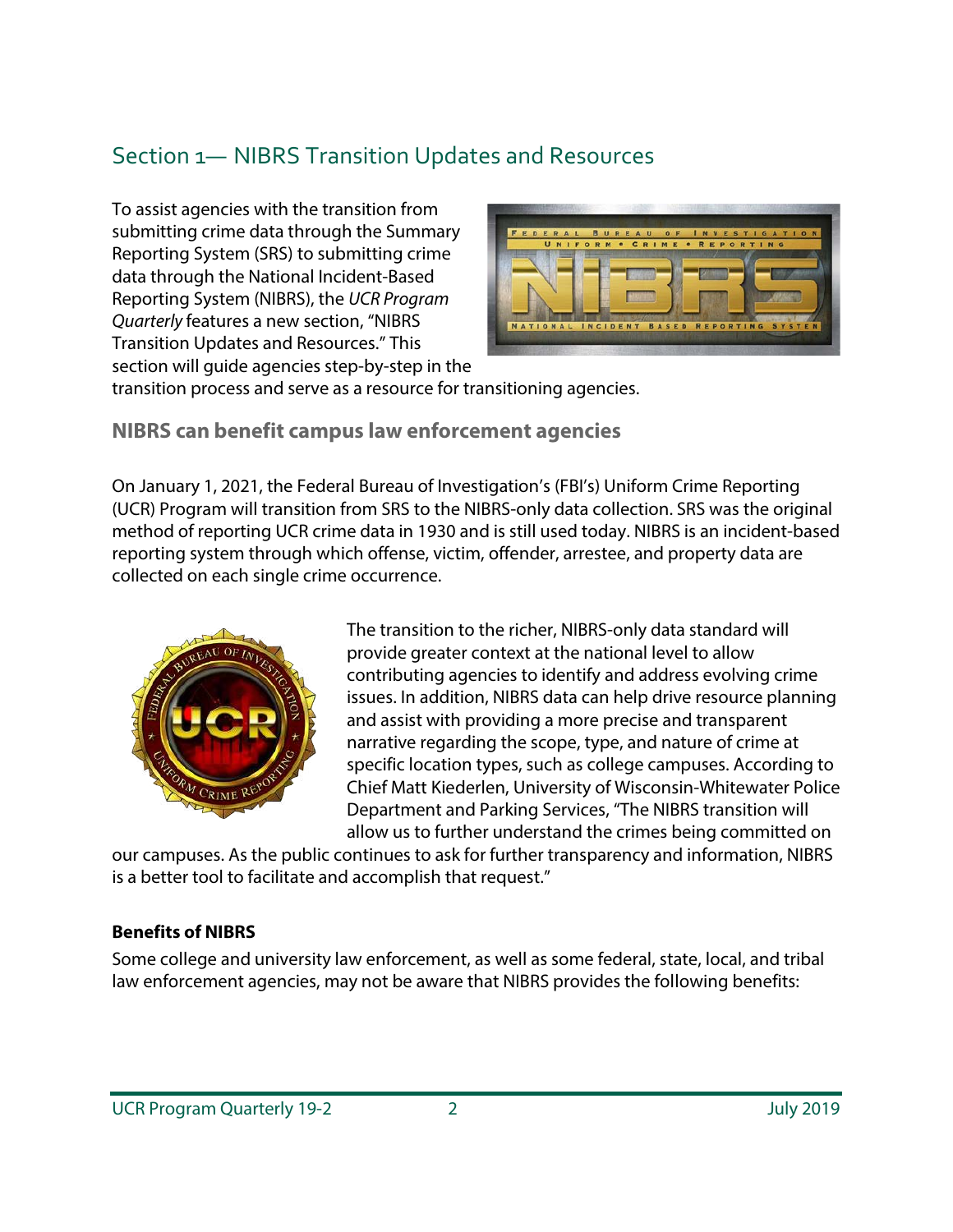- Greater specificity in reporting offenses—NIBRS collects detailed data for 52 offenses, plus 10 additional offenses for which only arrests are reported. SRS counts limited data for 10 offenses and 20 additional crimes for which only arrests are reported.
- The lack of a Hierarchy Rule—NIBRS collects up to 10 offenses per incident. Under the Hierarchy Rule, SRS counts only the most serious offense per incident (with the exceptions of arson and human trafficking), omitting important information.
- Attaining a superior level of detail—NIBRS captures demographic data (age, sex, race, and ethnicity) for victims, known offenders, and arrestees, as well as relationships between victims and known offenders for all offenses, not just murder like SRS does. NIBRS also collects time of day, location types, gang involvement, types of weapons/force involved, and drug types and quantities in the incident report. This offers law enforcement agencies data they can use for constructive discussion, measured planning, and informed policing.
- More accurately depicting crime—NIBRS collects granular incident details, compared with SRS's more limited data capture. Because of its broader accounting of crime, NIBRS establishes a new baseline that more precisely captures the picture of reported crime in a community.

In preparation for the transition from SRS to NIBRS data collection, the FBI is working with state agencies to ensure campus law enforcement agencies are ready to participate before the transition date. Campus law enforcement agencies can obtain technical and programming resources by contacting NIBRS support staff by e-mail at ucr-nibrs@fbi.gov or by phone at 304-625-9999. Additional NIBRS-related information can be found at https://ucr.fbi.gov/nibrs-overview.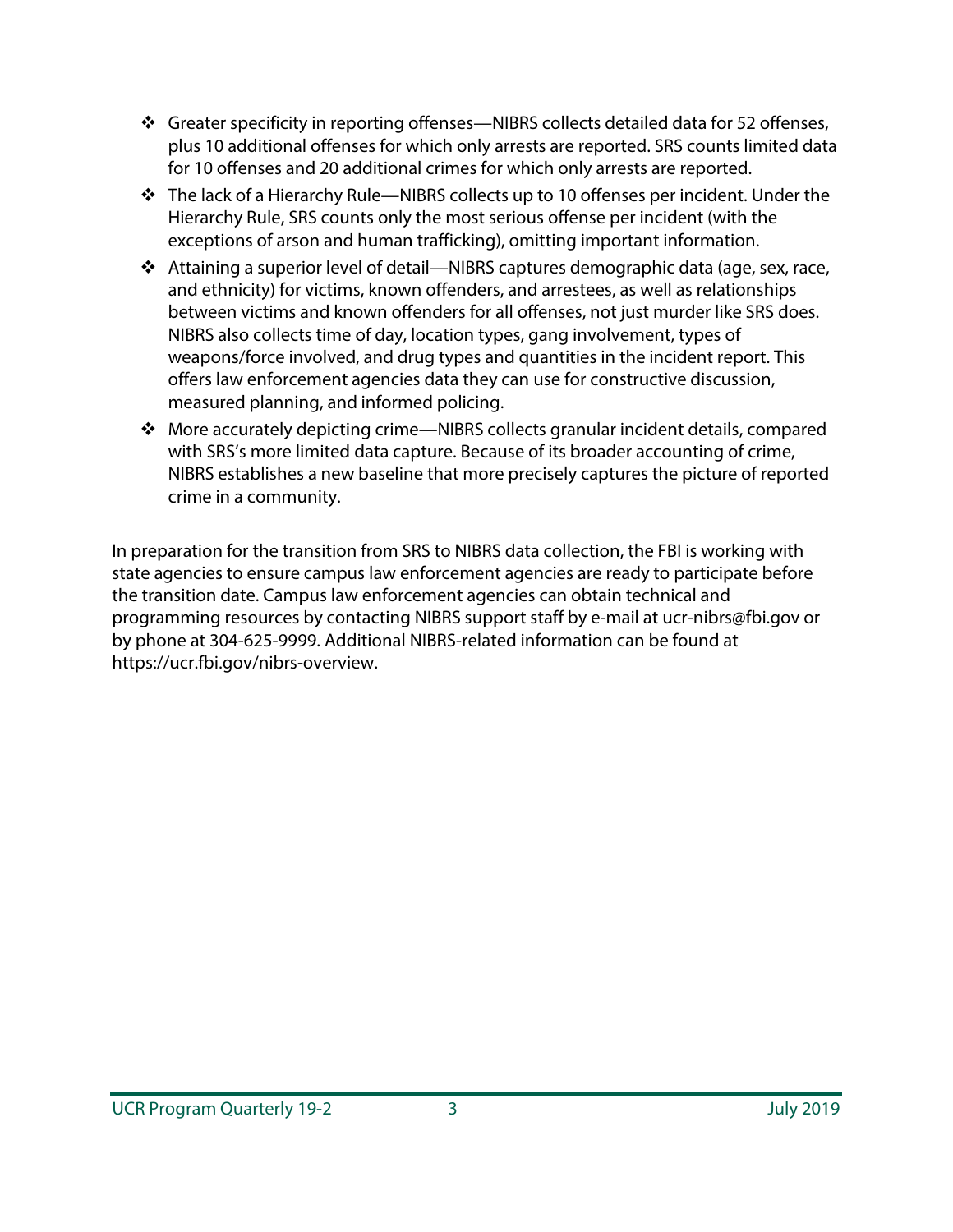# Section 2— Message to Program Participants

## **Data deadlines for 2019**

State UCR Program managers and direct contributors should note the following deadlines for data to be received by the FBI's Crime Statistics Management Unit (CSMU). State Program managers should also inform their local agencies of these deadlines.

**Note:** All state programs and direct contributors must submit data by established deadlines for publication. Although data received after the deadlines will not be published in the annual report(s), the Crime Data Explorer (CDE) will be updated before the next publication cycle. This is due to the enhancements afforded to the FBI's UCR Program to allow for more timely release of data through the CDE. In 2018, the Criminal Justice Information Services (CJIS) Advisory Policy Board (APB) recommended the quarterly release of crime data. The first quarterly CDE release of preliminary 2020 data will precede the publication of 2019 data.

| <b>Date</b>    | <b>Information</b>                                                                                                                                                                                                                                                                                                                                                                                                                                                                                                                                                                                                                                                                                             |
|----------------|----------------------------------------------------------------------------------------------------------------------------------------------------------------------------------------------------------------------------------------------------------------------------------------------------------------------------------------------------------------------------------------------------------------------------------------------------------------------------------------------------------------------------------------------------------------------------------------------------------------------------------------------------------------------------------------------------------------|
| August 2019    | CSMU staff will send e-mails to each direct contributor and state UCR<br>Program manager requesting:<br>❖ Missing 2019 January–June data for Most in Population (MIP) law<br>enforcement agencies. This data will be included in Table 4 of the<br>Semiannual Report. The e-mails remind contributors of the<br>September 9, 2019, deadline for submitting data to be included<br>in the UCR Semiannual Report, January-June, 2019.<br>❖ Verification of 2019 January–June crime totals that indicate<br>significant increases or decreases over the previous year's data.<br>State UCR program managers will need to verify any high/low monthly<br>offense count during the 6-month period for MIP agencies. |
| September 2019 | The deadline for submitting 2019 January-June data for inclusion<br>in the Semiannual Report is September 9, 2019.<br>Questioned data must be verified or corrected by September 23,<br>2019.                                                                                                                                                                                                                                                                                                                                                                                                                                                                                                                  |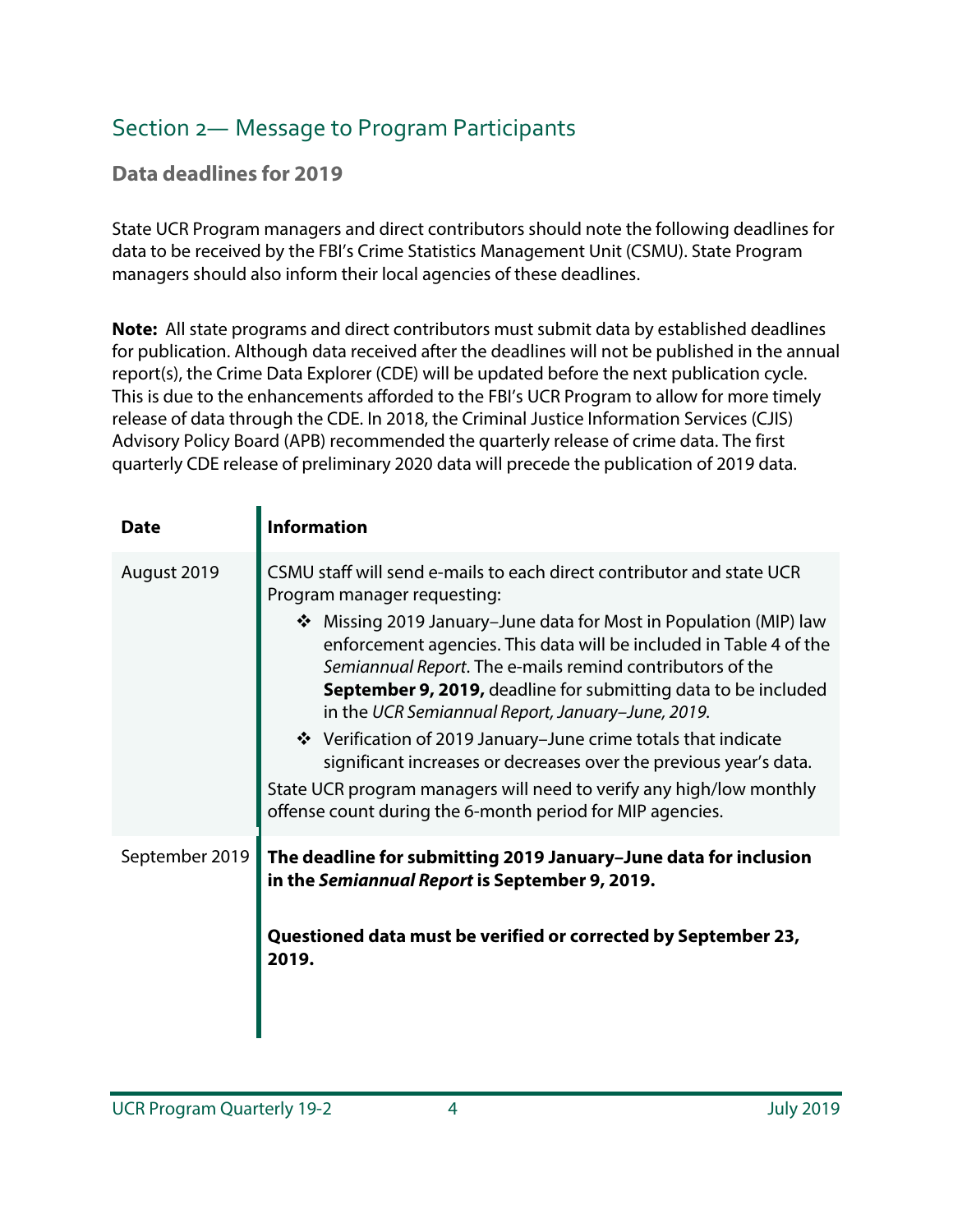| <b>Date</b>   | <b>Information</b>                                                                                                                                                                                                                                                                                                                                                                                                                                                                                                                                                                                                                                                                                                |  |  |  |  |  |  |
|---------------|-------------------------------------------------------------------------------------------------------------------------------------------------------------------------------------------------------------------------------------------------------------------------------------------------------------------------------------------------------------------------------------------------------------------------------------------------------------------------------------------------------------------------------------------------------------------------------------------------------------------------------------------------------------------------------------------------------------------|--|--|--|--|--|--|
|               | CSMU staff sends e-mails requesting:<br>❖ Any 2019 January-June data that have not been received by the<br>September 9, 2019, deadline for the Semiannual Report.<br>❖ Follow-up from nonresponsive UCR state program managers on<br>trend inquiries for MIP agencies. (The Operations Group may opt<br>to contact these managers by telephone.)<br>❖ Verification of any 2019 January–June crime totals that indicate<br>significant increases or decreases from the previous year's data,<br>and/or verification of any high/low monthly offense counts<br>during the 6-month period for all contributors other than MIP<br>agencies that submitted 3 or more month's data.                                     |  |  |  |  |  |  |
| October 2019  | CSMU sends e-mails requesting the completion of information on<br>current year's police employee counts as of October 31, 2019. The<br>deadline for submitting these data is December 16, 2019.                                                                                                                                                                                                                                                                                                                                                                                                                                                                                                                   |  |  |  |  |  |  |
| November 2019 | CSMU staff sends e-mails to state UCR program managers:<br>❖ Requesting review of the Population-by-County printout to verify<br>current reporting status of each agency and to identify new<br>agency contributors.<br>❖ Inquiring about police employee data that are missing or require<br>the state UCR program manager's review.                                                                                                                                                                                                                                                                                                                                                                             |  |  |  |  |  |  |
| December 2019 | The deadline for the 2019 police employee counts is December 16,<br>2019. This is the final deadline for submitting 2019 police employee<br>data for inclusion in the CIUS publication.<br>Prior to the December 16, 2019, deadline, CSMU staff sends e-mails to<br>remind direct contributors and state UCR Program managers that have<br>not submitted police employee counts that the FBI has not received<br>their police employee counts and inquires about police employee data<br>that require state UCR program managers' review.<br>The deadline for making changes to an agency's current reporting status<br>or name or for adding new contributing agencies within the state is<br>December 31, 2019. |  |  |  |  |  |  |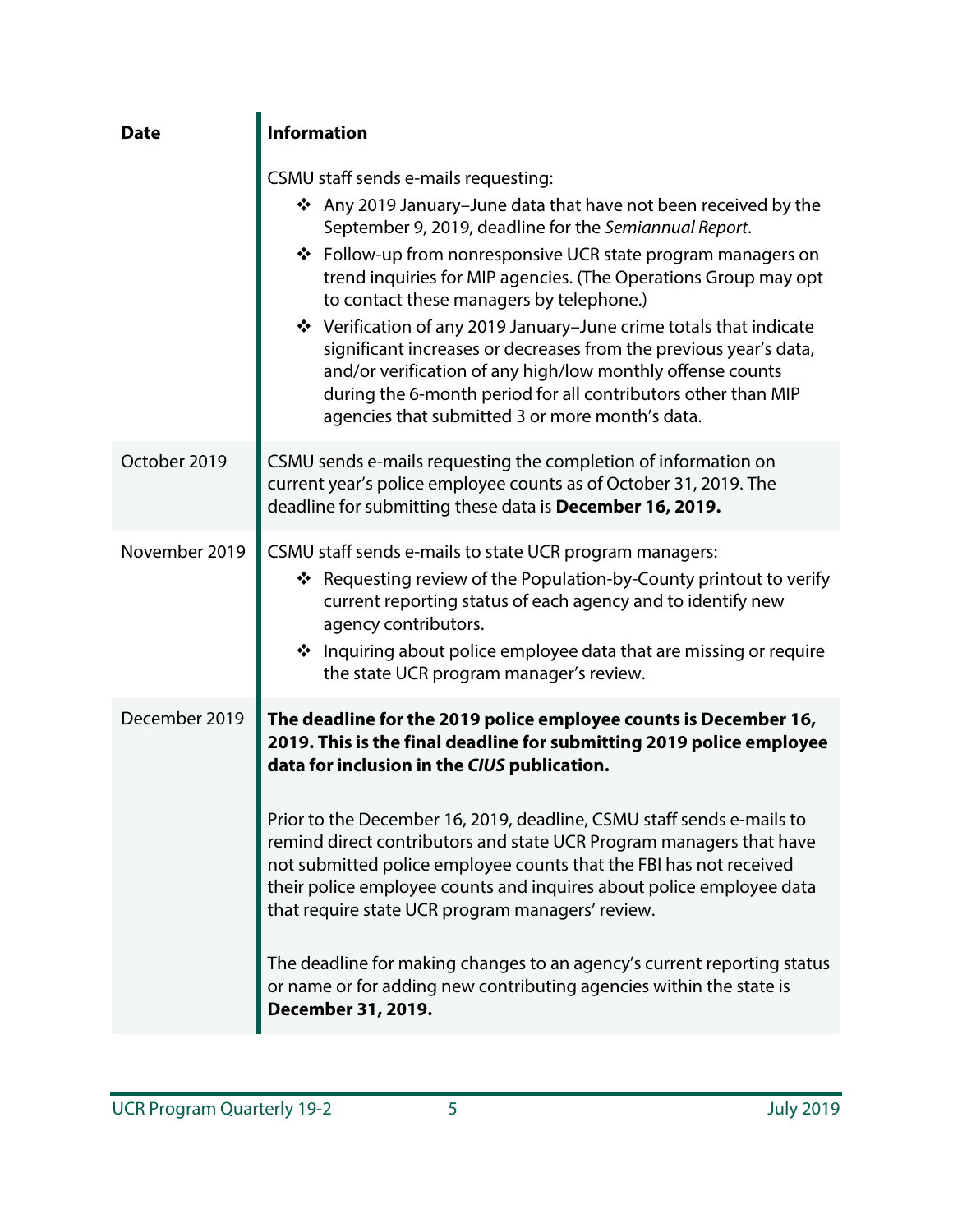### **Known issues in XCOTA**

Agencies submitting NIBRS data to the FBI may do so in one of two ways: either through flat-file submissions or using XML, also known as Extensible Markup Language.

XML is a markup language that encodes information in a format that is human-readable and machine-readable. It gives agencies flexibility in formatting the data for their submissions. In a flat file, agencies must provide information within parameters that are more rigid. Because of XML's flexibility, the FBI encourages NIBRS agencies to submit data via XML.

To assist agencies with submitting NIBRS data via XML, the UCR Program staff maintains XCOTA, the Extensible Markup Language Conformance Testing Assistant, which agencies use to ensure their XML submissions are correct and meet various business rules. XCOTA is available electronically at https://datastandards .cjis.gov/ and provides schema validation and checks business rules for NIBRS 2019.1 and NIBRS 4.2 instances on all NIBRS XML submission segments.

The national UCR Program staff is aware of issues in XCOTA that imply a submission has failed when the submission has actually passed. Most of the known issues are due to the XCOTA tool checking only the substance tag within the submitted item. The national UCR Program staff is fixing errors as they are identified. If an agency encounters these known issues, they should contact the NIBRS XML Technical Team at ucrnibrs@fbi.gov for assistance.

### **What XCOTA is. . . . .**

- ❖ XCOTA is a Java tool that helps with XML validation on complex instances with complex sets of rules.
- The Data Standards Team furnishes the desktop application to agencies interested in submitting NIBRS crime data via XML.
- ❖ XCOTA conducts schema validation and business rule checks, and assists during the development of XML for agencies transitioning from SRS to XML NIBRS submissions, or those NIBRS agencies transitioning from flat-file submissions to XML.
- Using XCOTA, agencies can gauge the accuracy of their submissions during the development process.
- ❖ XCOTA provides assurances that an agency is developing a system properly and will help to make final steps toward submission more successful.

### **. . . . . . And what it's not**

- Agencies cannot use XCOTA for NIBRS certification.
- ❖ XCOTA does not check every business rule. Some rules can only be checked against the NIBRS repository, such as any check that looks at previously submitted data.
- A successful check through XCOTA does not necessarily mean the submission will transfer successfully to NIBRS.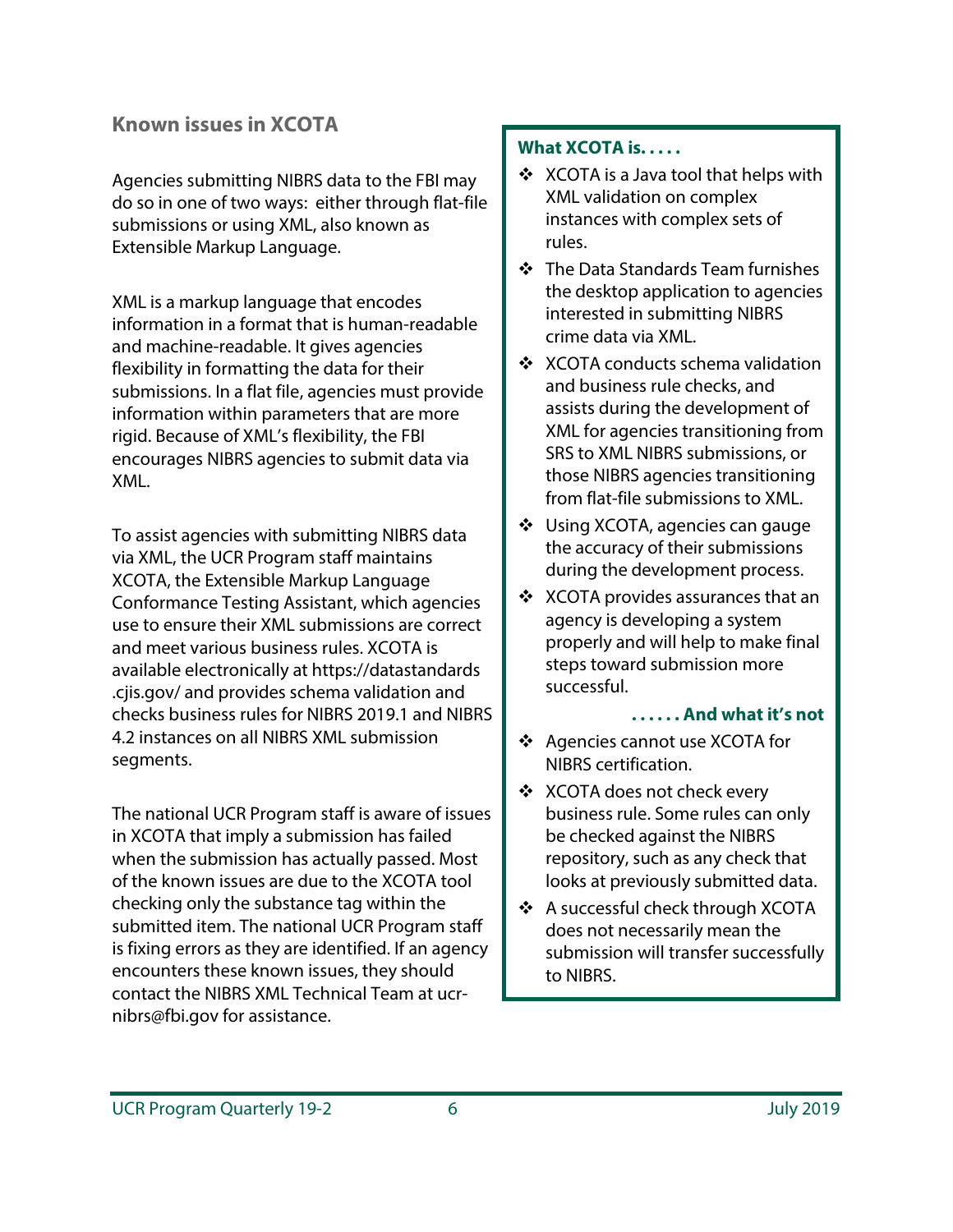Currently, users will see the following messages due to known issues:

### **NIBRS-2019-73: Property Type Loss**

When the Offense = '35A' then you must provide the Property item.

When the Offense = '35A' then you must provide the Substance.

### **NIBRS-2019-77: Property Description**

When the Offense code indicates Drug/Narcotic Violations (35A) and the Attempted/Completed is Completed, then you must have a Property Description of 10 = Drugs/Narcotics in the Substance entity with a Property Loss of 'SEIZED'. Associated NIBRS Error Code(s): 387.

### **NIBRS 2019-187: Property Loss Type**

When the Property Loss type = Burned, Counterfeited/Forged, Destroyed/Damaged/ Vandalized, Recovered, Seized, or Stolen then Property Description and Value must be provided if applicable. Associated NIBRS Error Code(s) 372 = Data Elements 15-22 were all blank with this property loss code and 375 = Mandatory field with the property loss code entered.

### **NIBRS-4.2-187: Property Loss Type**

When the Property Loss type = Burned, Counterfeited/Forged, Destroyed/Damaged/ Vandalized, Recovered, Seized, or Stolen then Property Description and Value must be provided if applicable. Associated NIBRS Error Code(s) 372, 375.

### **NIBRS-4.2-190: Property Loss Type**

Date Recovered, Stolen Car Quantity, and/or Recovered Car Quantity can only be provided when the Property Loss type = Stolen or Recovered. Associated NIBRS Error Code(s) 372, 375.

### **NIBRS 2019-195: Property Loss Type**

When the Substance Loss type = Seized then Property Description, Estimated Quantity and Unit of Measure must be provided if applicable. Associated NIBRS Error Code(s): 078, 364, and 383.

Agencies with questions about the XCOTA or requesting verification on test data submissions should contact the NIBRS XML Technical Team at ucr-nibrs@fbi.gov. XML reference documentation, including the *2019.1 National Incident-Based Reporting System XML*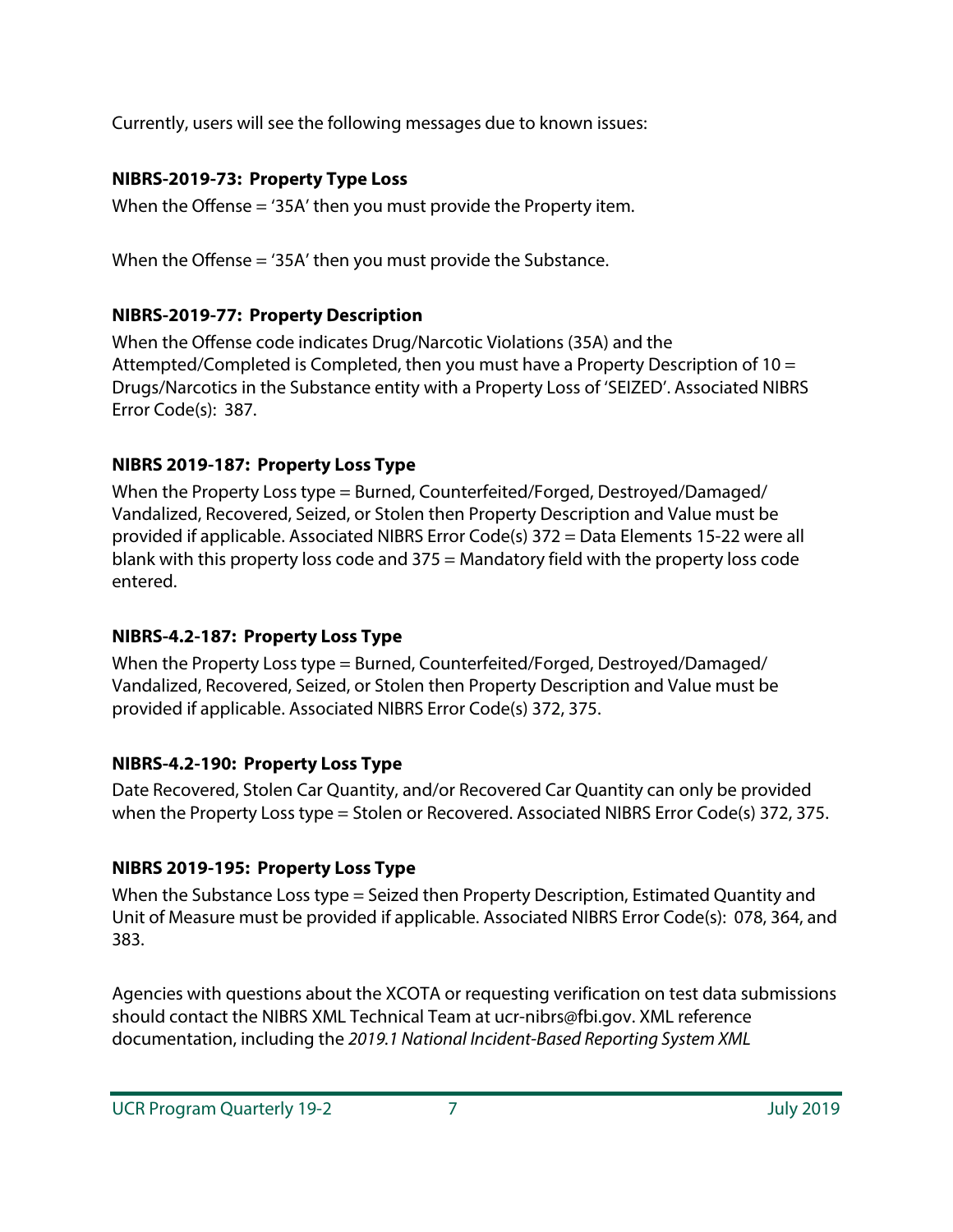*Developer's Guide* and the *2019.1 NIBRS XML Information Exchange Data Package*, is available at www.fbi.gov/services/cjis/ucr.

## **Change in computing platform may affect published crime data**

The FBI's UCR Program staff has transitioned from its legacy data collection system (a 1960 mainframe database) to a more modern reporting platform known as the UCR-TR. Published UCR data now comes from the UCR-TR and not the legacy system.

The change in the computing platform may result in differences in UCR data from previous years, and Program participants should use caution when analyzing data. Users should not assume that increases or decreases in published information are due to increases or decreases in crime—the differences may be because of technical and procedural differences between the UCR-TR and the legacy system.

Some differences between the UCR-TR and the legacy system are presented in the table below.

### **Legacy system**

| A more accurate representation of data as new<br>technology allows for programmable queries,<br>detection of business rule violations, warning<br>reports, and data quality checks for both SRS<br>and NIBRS data. | Programmable queries, business rule<br>violations, warning reports, and data quality<br>checks are not as stringent. This manual<br>process requires human intervention. |
|--------------------------------------------------------------------------------------------------------------------------------------------------------------------------------------------------------------------|--------------------------------------------------------------------------------------------------------------------------------------------------------------------------|
| Strict adherence to technical specifications.                                                                                                                                                                      | Allows accommodations for data submissions.                                                                                                                              |
| Does not allow supplemental data to be<br>entered into the database unless a<br>corresponding Return A form has been<br>accepted.                                                                                  | Allows supplemental data in the database<br>without a corresponding Return A form.                                                                                       |
| Programmed data quality checks for each<br>monthly data submission which allows for<br>more accountability for data verification.                                                                                  | Manual data quality checks for each monthly<br>data submission.                                                                                                          |
| Programmed algorithms to detect outliers<br>and/or anomalies in the data. This applies only<br>to SRS data.                                                                                                        | Manual detection of outliers and/or anomalies<br>in the data. Currently, this applies only to SRS<br>data.                                                               |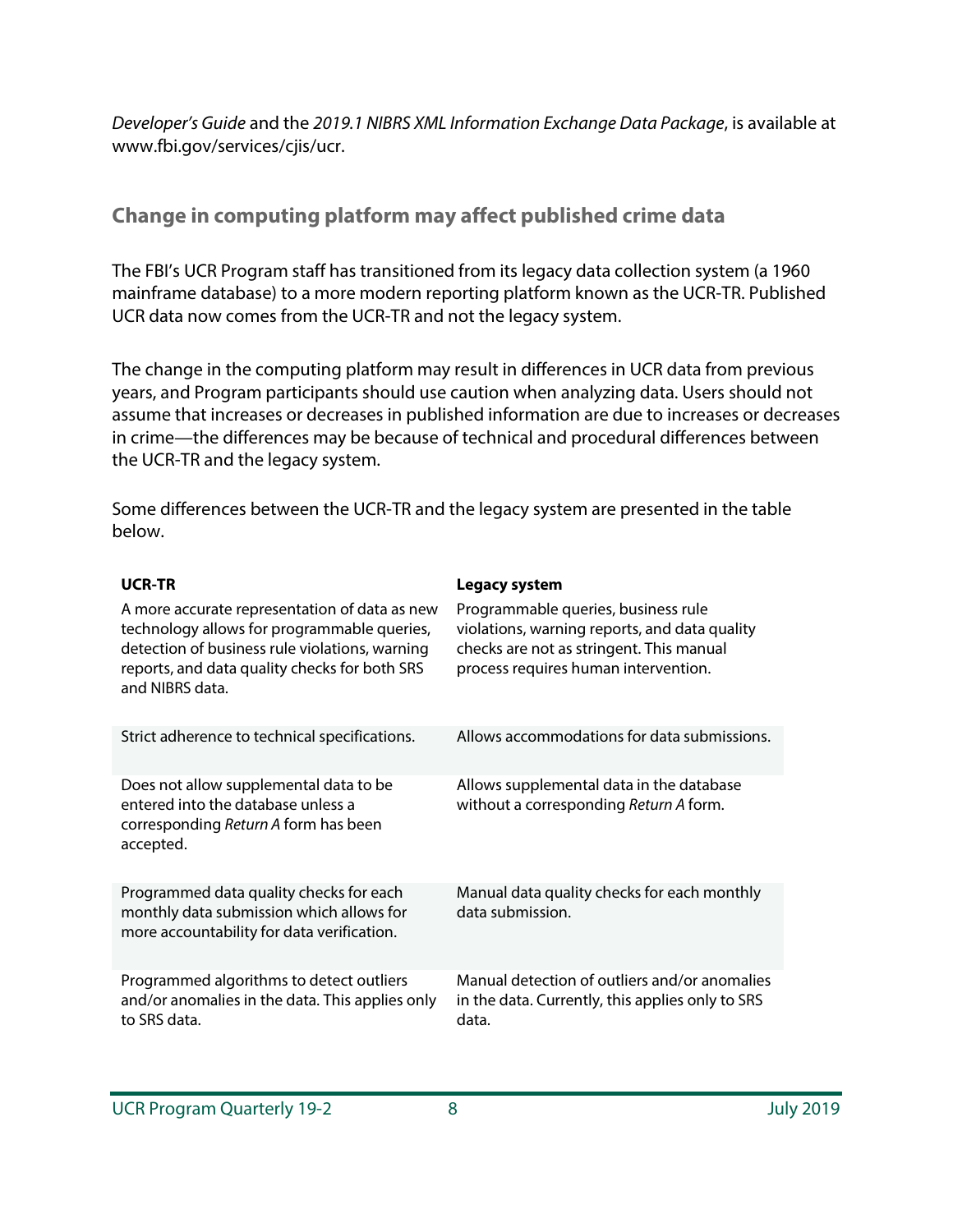In addition, several other factors may cause differences between the data from the UCR-TR and prior data that was processed in the legacy system. These include:

- $\div$  Differences in the methodologies for estimating data in the UCR-TR and the legacy UCR Program may cause estimation totals to differ.
- Incorrect source codes and incorrect NIBRS conversion issues were detected in the legacy UCR Program and have been corrected in the UCR-TR. This may cause differences in the data between the legacy program and the UCR-TR.
- $\cdot \cdot$  Detection of business rule violations in the UCR-TR that were not accounted for in the legacy UCR Program could cause differences in the data between the legacy program and the UCR-TR.
- $\cdot$  Only submissions of rape data that adhere to the updated definition of rape will be published. Agencies that submit rape data that does not adhere to the updated definition are not accepted in the UCR-TR, which may cause differences in rape data between the legacy program and the UCR-TR.

Agencies with questions about the UCR-TR should contact the UCR Program by e-mail at ucr@fbi.gov.

# **Once an agency is NIBRS-certified, it cannot revert to SRS data**

Once a contributor is certified and submits data via NIBRS, the national UCR Program will no longer accept SRS data from that agency. If a NIBRS agency attempts to submit SRS data, the UCR system will generate an Error Data Set for the entire submission, and the agency must resubmit the data via NIBRS. Because the SRS will retire on January 1, 2021, the FBI urges all law enforcement agencies to transition to NIBRS submissions.

# **UCR moving its Special Interest Group to JusticeConnect**

Historically, the national UCR Program has used the Law Enforcement Enterprise Portal (LEEP) as a web-based way to share information and collect data via the UCR Program's Special Interest Group (SIG). However, a transition is underway from SIGs on LEEP to the new platform, JusticeConnect, which is a secure, user-driven, real-time tool that allows users across agencies to communicate, collaborate, and interact through various applications such as communities of interest, wikis, blogs, forums, and activities.

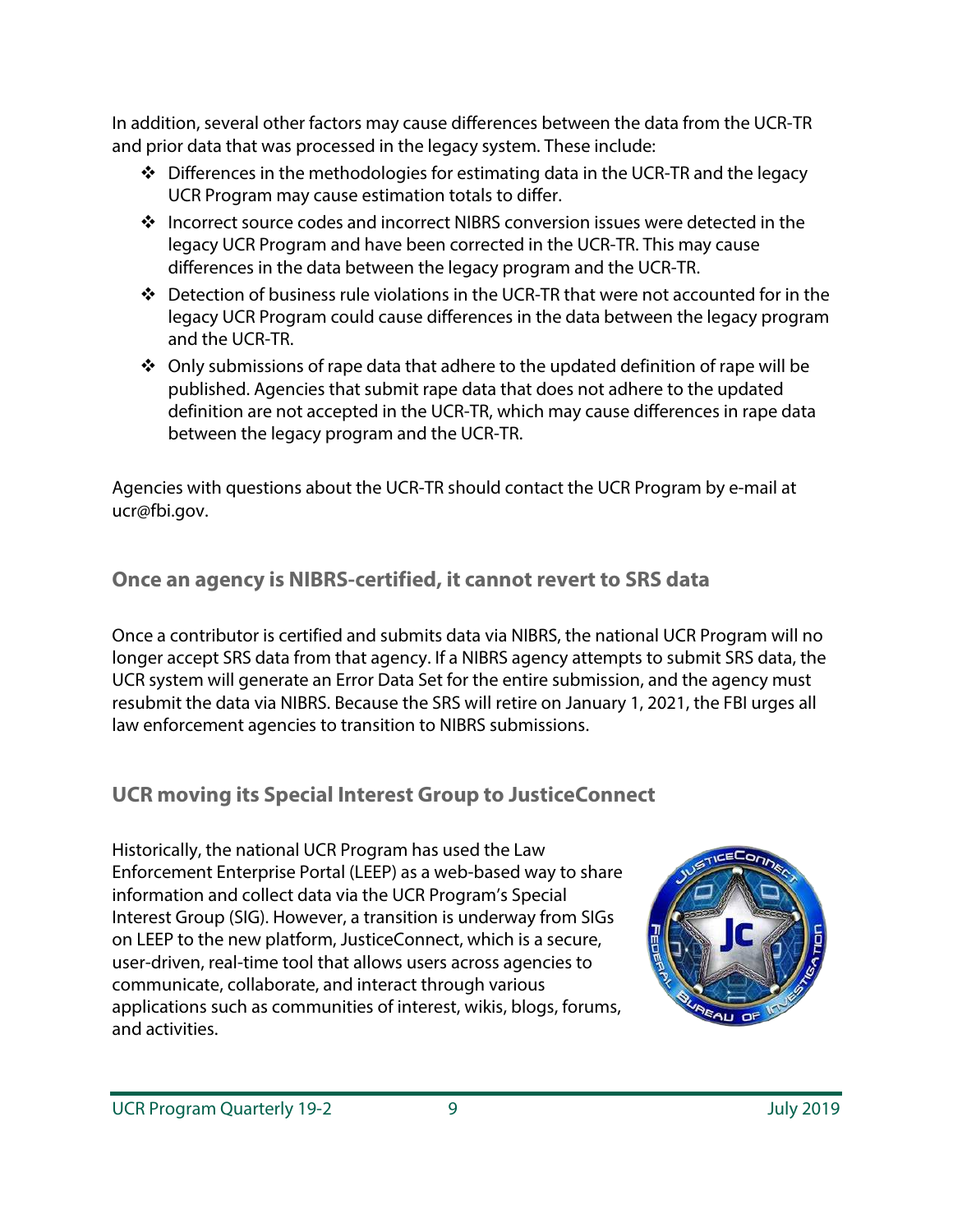The national UCR Program is working to transition all information shared within the UCR SIG to JusticeConnect. Because JusticeConnect allows for more real-time interactions with contributors, users gain a more robust view of the UCR Program. Some benefits of the transition to JusticeConnect include the ability to:

- ❖ Create specialized groups.
- $\div$  Share information in real time.
- Store and share information directly between the national UCR Program and contributors.
- Discuss particular topics and garner feedback from Program contributors.

### **How do I access LEEP?**

To access LEEP from your agency workstation, contact the LEEP Help Desk at 888-334-4536 and ask how to become a Federated Identity Provider, which allows personnel to access LEEP directly from their workstations and is the preferred and primary method to access LEEP.

If your agency does not have the technical resources to provide single sign-on access to LEEP, apply for a LEEP account at www.cjis.gov. Your agency must identify a point of contact who will validate each application. The point of contact has an annual, ongoing responsibility to advise LEEP of any change in job position, separation, or retirement.

In addition, JusticeConnect users can access real-time information about the Law Enforcement Officers Killed and Assaulted (LEOKA) data collection and the National Use-of-Force (UoF) Data Collection when they become members of the LEOKA and National UoF JusticeConnect pages.

To participate in JusticeConnect, users must have a LEEP account and must opt-in as a JusticeConnect participant. Those with LEEP accounts can opt-in to JusticeConnect by opening their LEEP profile (in the upper left corner of the screen) and selecting "No" under the "Opt-out of Justice Connect" option.

To apply for a LEEP account, go to www.cjis.gov, and for additional information, send an e-mail to ucr@fbi.gov.

# **Beyond 2021—the UCR Program forms task force**

On January 1, 2021, the FBI's UCR Program will transition from a hybrid crime data collection consisting of data from both SRS and NIBRS to an all-NIBRS data collection. With this deadline on the horizon, the FBI's UCR Program is working to evolve with the nation, making enhancements to all aspects of the program.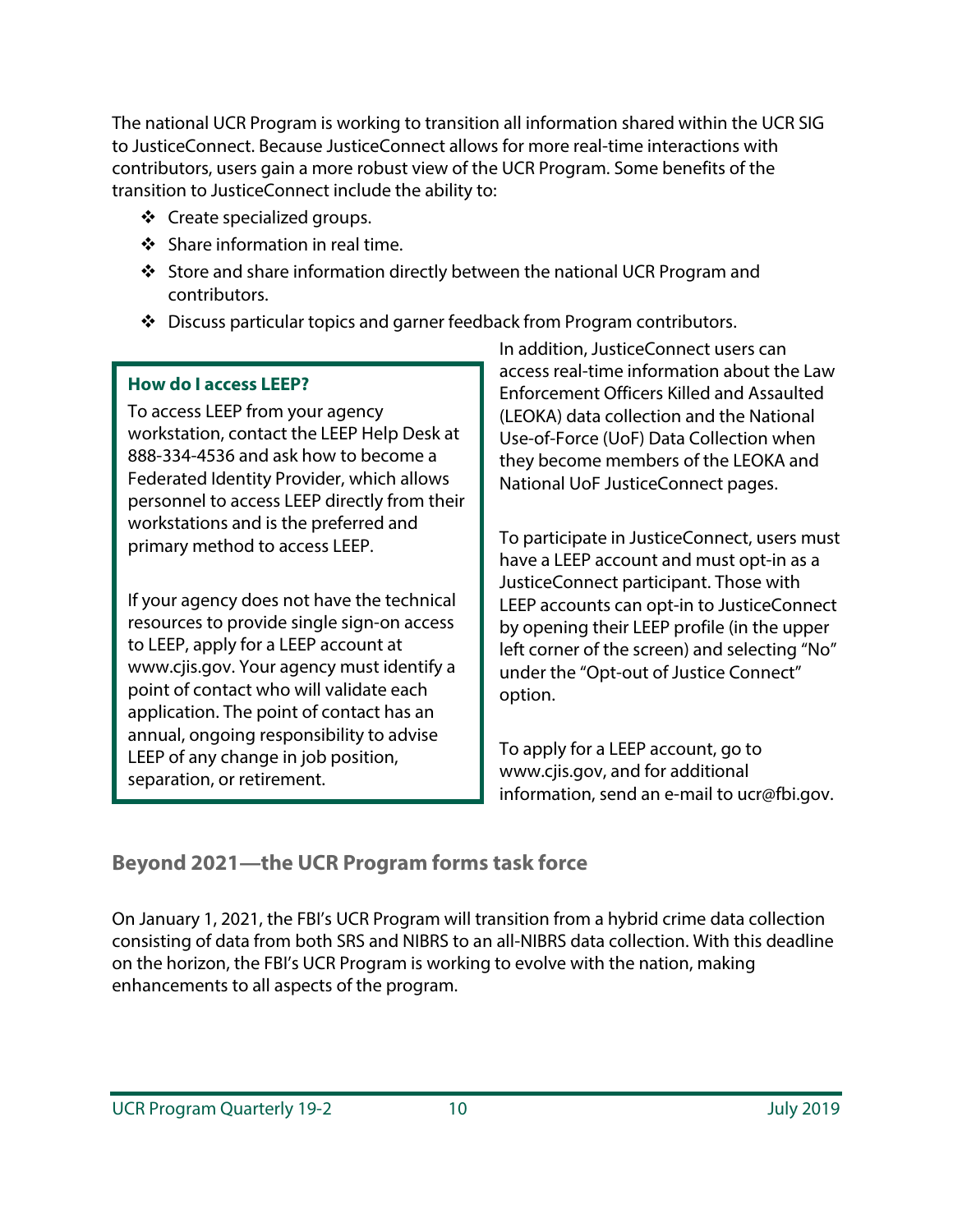In February 2019, the CJIS APB Executive Committee approved the formation of the Beyond 2021 Task Force. This task force is responsible for developing recommendations for the UCR Program roadmap to 2021 and beyond. The UCR Program's dedication to providing the most relevant data to both contributors and consumers, paired with the continuing efforts to transition the nation to a data collection using only NIBRS data by January 1, 2021, create the need for the work the Beyond 2021 Task Force is charged with completing.

The Beyond 2021 Task Force will work for 12 months, creating recommendations that will be submitted to the CJIS APB for consideration, which, if approved, will be used to shape the UCR Program roadmap. The task force conducted its first in-person meeting on April 23, 2019, in Clarksburg, West Virginia, in conjunction with the UCR Subcommittee meeting. During this meeting, task force members began discussing the scope of topics that will be reviewed throughout the duration of the task force. The task force, supported by smaller subject matter expert (SME) groups will address critical areas of the UCR Program as the nation transitions and adapts to a richer all-NIBRS data set. Areas of focus for the core task force and SME groups include:

- Publication
- Justice Assistance Grants (Part 1)
- **❖** Data Flements
- ❖ Data Collection Strategy

The core task force and SME groups will meet in person and via teleconference over the next 12 months to create a 3-year, 5-year, and 10-year roadmap for the UCR Program. Those interested in submitting agenda items, ideas, or topic requests for consideration by the core task force and SME groups should send an e-mail to Beyond2021@fbi.gov.

### **Contacting the UCR Program**

To keep users informed, the national UCR Program is providing the following contact information:

- $\cdot$  Agencies with general questions, including program information, XML, CDE, cargo theft, human trafficking, tribal reporting, etc., should send e-mails to ucr@fbi.gov.
- Agencies with questions about UCR Program data and/or data requests should send an e-mail to ucrstat@leo.gov.
- Agencies with questions about the UCR Program's hate crime data collection should send an e-mail to ucrhatecrime@fbi.gov.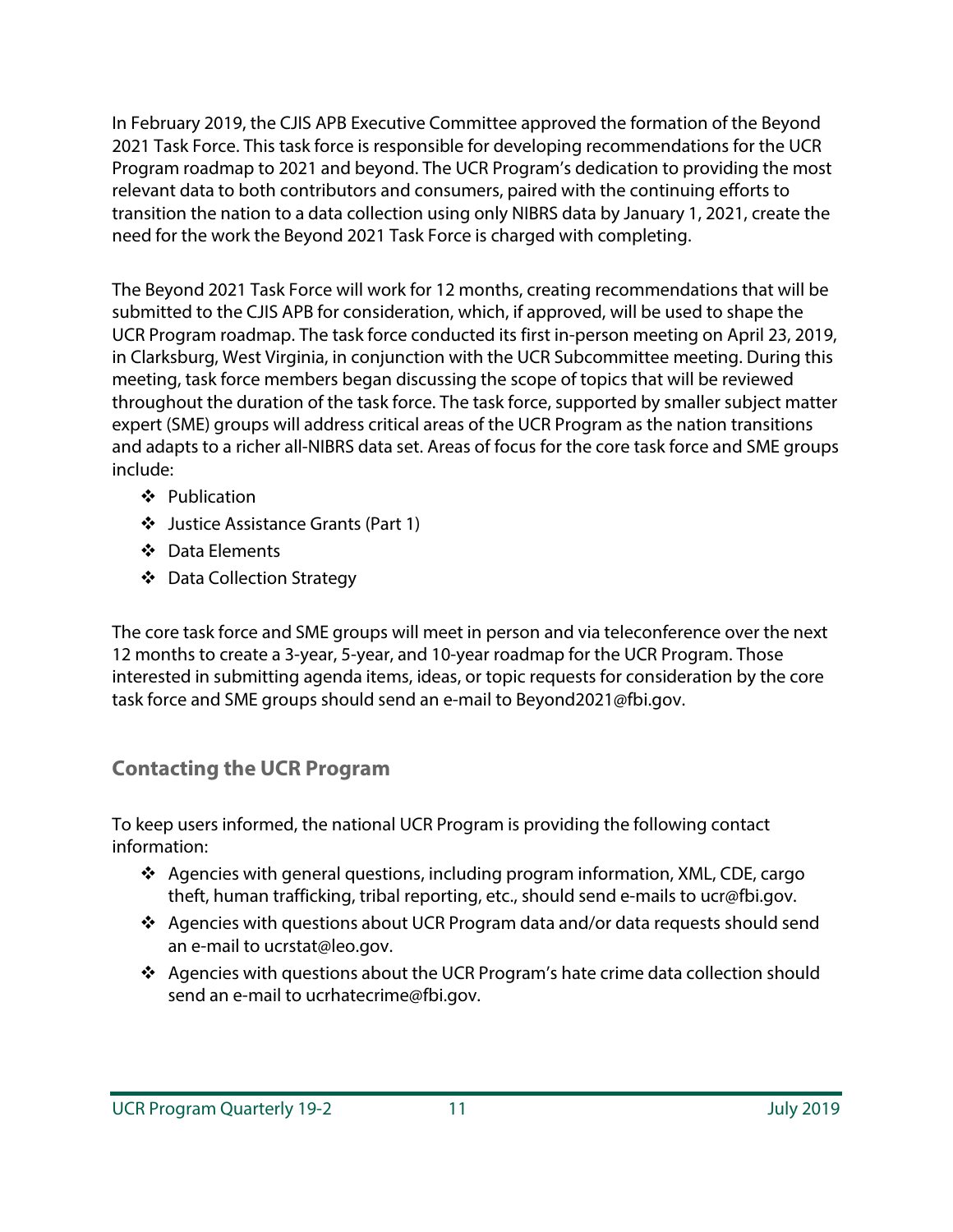- $\cdot \cdot$  Agencies with questions about the LEOKA Program should send an e-mail to leoka.statistics@fbi.gov for LEOKA's statistical data or to leoka.training@fbi.gov for information about LEOKA training.
- Agencies with questions about the National UoF Data Collection should send an e-mail to useofforce@fbi.gov.
- $\triangleleft$  Agencies with questions about federal reporting should send an e-mail to ucrfederalreporting@fbi.gov.
- Agencies with questions about NIBRS certification should send an e-mail to ucrnibrs@ic.fbi.gov.
- $\triangleleft$  Agencies with questions about the transition to NIBRS should send an e-mail to ucrtransition@ic.fbi.gov.

### **Reminder about error 560**

UCR Program contributors are reminded that the national UCR Program modified error 560 in NIBRS in January 2016 to remove the error for the offense code of 36B = Statutory Rape. This provides gender neutrality in crime reporting and allows participants to collect statutory sodomy offenses using that offense code. The error still applies to other rape offenses.

Error 560 states "Segment Level 5 (Offender Segment) must contain a data value for at least one offender in Data Element 38 (Sex of Offender) that is not the same sex that is entered in Data Element 27 (Sex of Victim) when Data Element 6 (UCR Offense Code) is 11A = Rape." **Error 560 only applies to rape offenses and does not apply to other sex offenses in NIBRS, such as sodomy, sexual assault with an object, fondling, incest, and statutory rape.** (Emphasis added.)

The *2019.1 NIBRS Technical Specification,* dated July 31, 2018, provides clarification on error 560 and the requirements for submitting statutory rape offenses via NIBRS. The modification of error 560 is also addressed in the *UCR Program Quarterly* 15-2, dated April 2015, and the *UCR Program Quarterly* 15-4, dated October 2015.

Agencies with questions should send an e-mail to ucr@fbi.gov.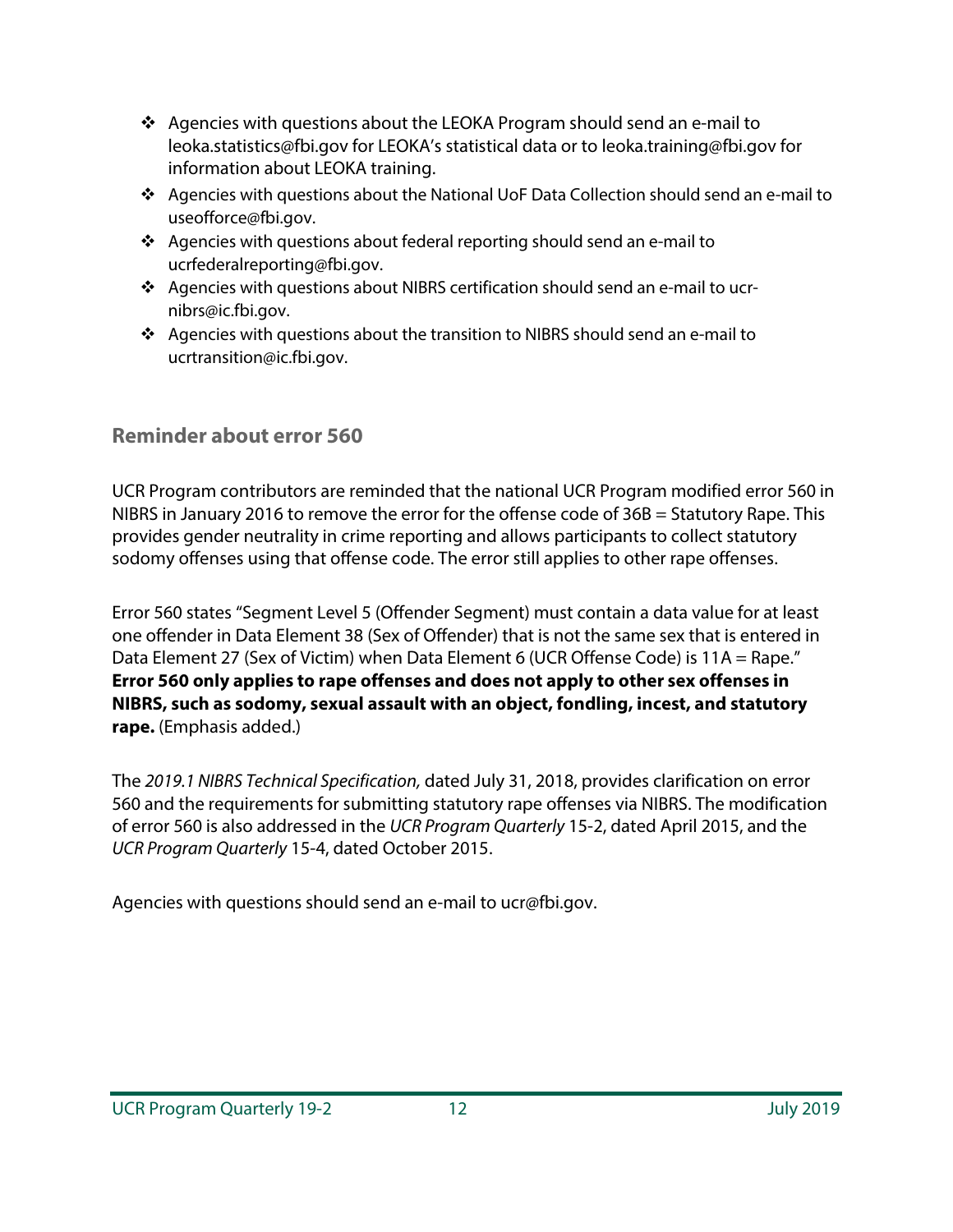### **Trainer Talk**

The CJIS Division supports the transition of all agencies to submit crime data via NIBRS. Because of this, effective October 1, 2016, CJIS Division trainers began focusing their efforts on NIBRS and are no longer providing live training on SRS. However, the UCR Program has furnished computer-based training on the basics of SRS, which is available on LEEP. In addition, the trainers will continue to answer SRS-related questions via e-mail and facsimile.

Each quarter, Trainer Talk features questions the trainers from the FBI's UCR Program have received about classifying and scoring offenses in UCR. The trainers answer questions for both NIBRS and SRS. The information they provide is for UCR Program reporting purposes and may not reflect the manner in which an offender(s) is charged. When requesting classification and scoring of incidents, law enforcement agencies and state program personnel are asked to provide the entire incident report so the UCR trainers can provide the most accurate assessment. Agencies may submit incident reports by e-mail to UCRtrainers@leo.gov or by facsimile to 304-625-5599. Agency staff with questions should contact the trainer's e-mail at UCRtrainers@leo.gov.

### **Question**

What are the criteria for someone to be considered a law enforcement officer in the UCR Program?

### **Answer**

The definition of a law enforcement officer is the same in SRS and NIBRS. In both cases, a law enforcement officer is someone who:

- ❖ Wears/carries a badge (ordinarily).
- Carries a firearm (ordinarily).
- ❖ Is duly sworn and has full arrest powers.
- $\cdot$  Is acting in an official capacity, whether on or off duty.

An exception to the above criteria includes individuals who were killed or assaulted while acting in a law enforcement capacity at the request of a law enforcement agency whose officers meet the above criteria.

Examples of job positions not typically included in the LEOKA Program are:

- ❖ Corrections/correctional officers.
- **S** Bailiffs.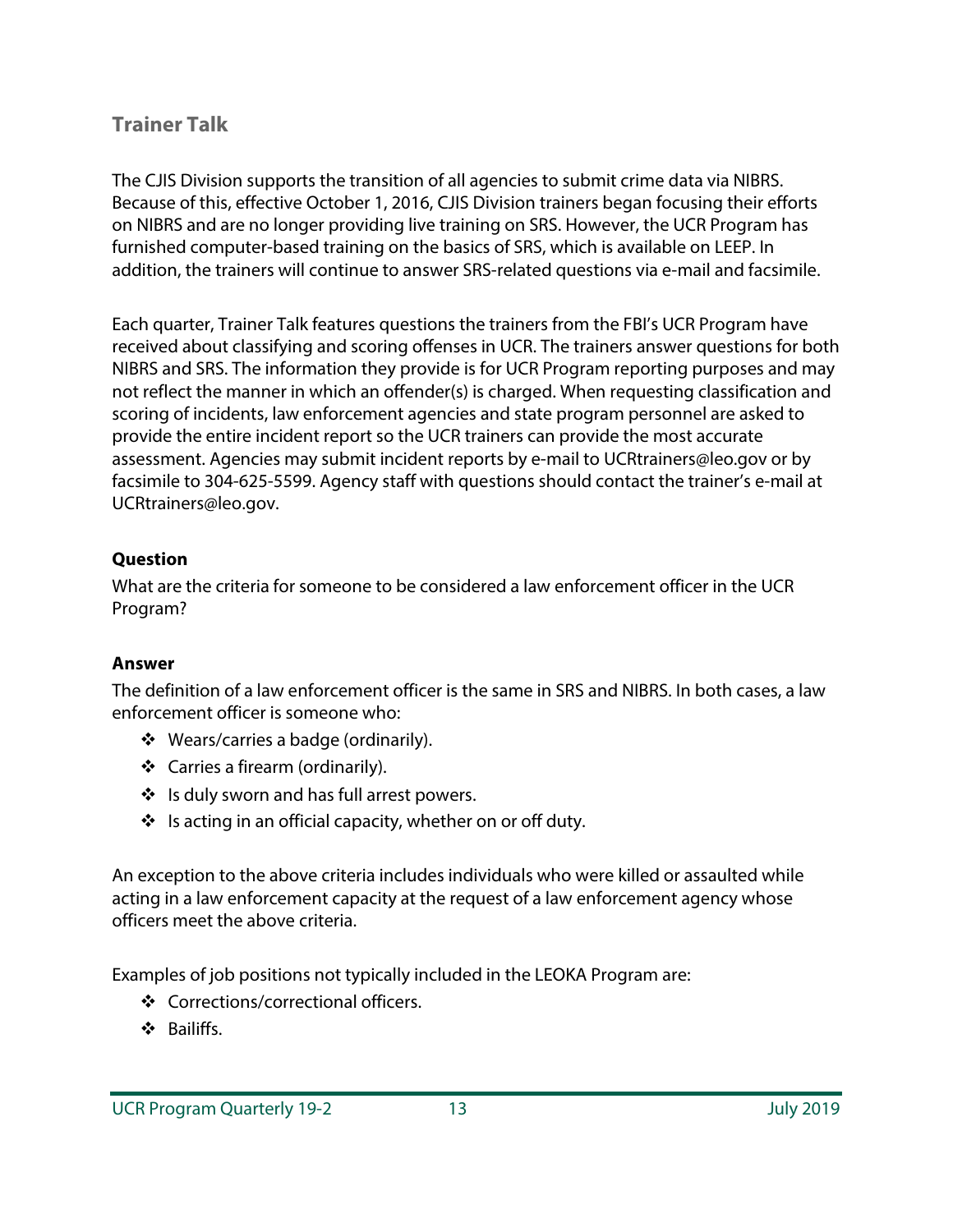- ❖ Parole/probation officers.
- Federal judges.
- ❖ U.S. and Assistant U.S. attorneys.
- Bureau of Prisons officers.
- ❖ Private security officers.

### **Question**

An automobile is stolen from a homeowner's garage. How should an agency classify and score this?

NIBRS agencies: The agency should classify and score this as Offense Code 220 Burglary/Breaking and Entering in Data Element 6 (UCR Offense Code), which is defined as "The unlawful entry into a building or other structure with the intent to commit a felony or a theft" (page 23, *2019.1 NIBRS User Manual* dated July 31, 2018). The agency should use either  $F =$  Force or N = No Force in Data Element 11 (Method of Entry) to indicate if force was used to enter the structure. Anything taken during a burglary is inherent in the burglary. The motor vehicle is considered to be proceeds of the burglary, and the agency should enter dollar value of the automobile in Data Element 16 (Value of Property) as part of the Property Segment along with anything else that may have been taken during the burglary.

SRS agencies: The agency should classify and score this as a burglary, which is defined as, "The unlawful entry of a structure to commit a felony or theft" (page 42, *SRS User Manual,* Version 1.0, dated June 20, 2013) on the *Return A* report. If the garage was locked, the agency should classify and score the event as a Burglary—Forcible Entry 5a). If the garage was unlocked, the agency should classify and score the event as a Burglary—Unlawful Entry—No Force (5b). Anything taken during a burglary is inherent in the burglary. The motor vehicle should be considered as proceeds of the burglary, and the agency should enter the dollar value of the automobile and any other stolen items on the *Supplement to Return A* report.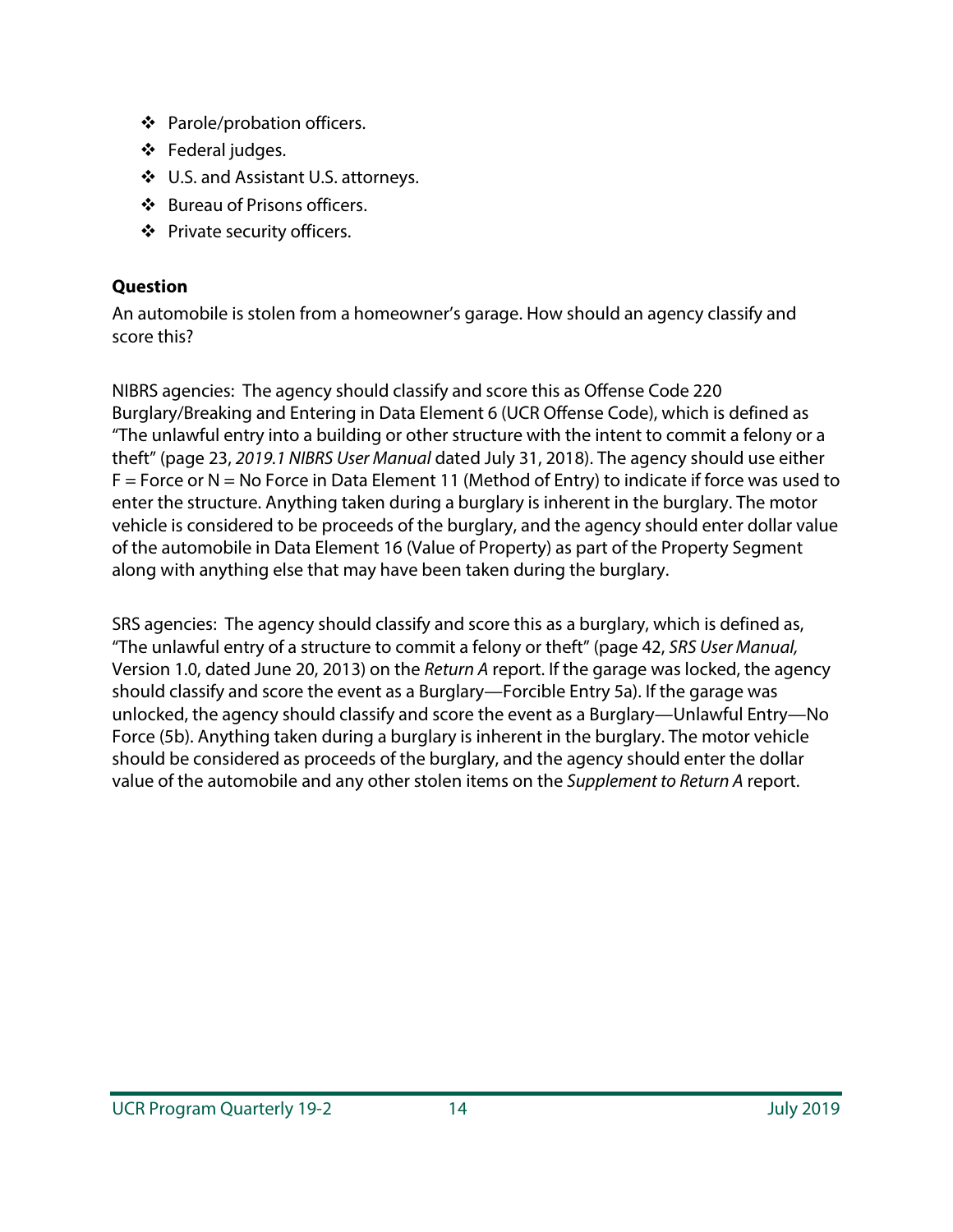# **Electronic availability of the UCR Program Quarterly**

All editions of the *UCR Program Quarterly* are available via the UCR Program's SIG on LEEP.

To access the *UCR Program Quarterly* on the UCR Program's SIG:

- Click on the LEO SIG under the Service column.
- Scroll to the bottom of the page and click on the UCR logo.
- Click on the UCR Program Quarterly folder.

Users with questions concerning access to LEEP should contact the Online Services and Operations Unit by telephone at 304-625-5555.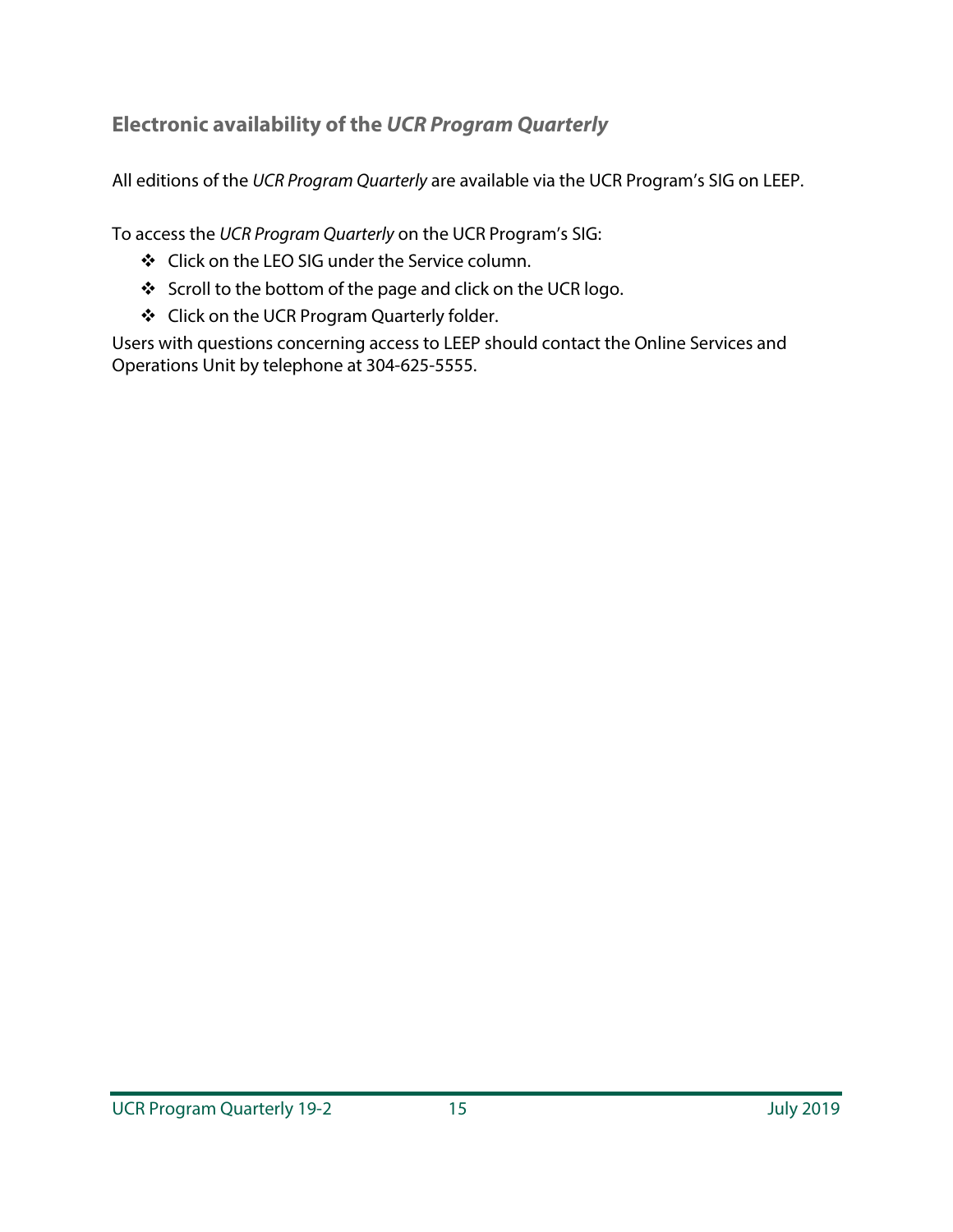# Section 3— Publication Updates and Notifications

**National Use-of-Force Data Collection publication status and publication thresholds**

January 1, 2019, began the official start of the National UoF Data Collection at the request of local, state, tribal, federal, and major law enforcement agencies to promote transparency between law enforcement and the communities they serve.

This voluntary data collection gathers law enforcement useof-force incidents that result in the death or serious bodily injury of a person, as well as the discharge of a firearm at or in the direction of a person. The definition of serious bodily injury is based, in part, upon Title 18, United States Code, Section 2246(4). The term "serious bodily injury" means "bodily injury that involves substantial risk of death, unconsciousness, protracted and obvious disfigurement, or protracted loss or impairment of the function of a bodily member, organ, or mental faculty." The goal of the resulting statistics is not to offer insight into single use-of-force incidents, but to provide an aggregate view of the incidents reported and the circumstances, subjects, and officers involved.



### **Publication status**

The National Use-of-Force Data Collection staff will provide a report as individual state status reports to CJIS Systems Officers and state Program managers. Staff will also provide a federal agency status report to participating federal centralized data managers. These status reports will be in narrative format and will include the number of agencies and sworn law enforcement officers as well as any applicable mandates to take part in this collection.

The FBI will not publicly release use-of-force data until all data quality standards are met to ensure nationally representative data. Future publications will depend on achieving participation thresholds that will allow for varying levels of percentages, ratios, lists, and counts to be furnished at state, regional, and national levels.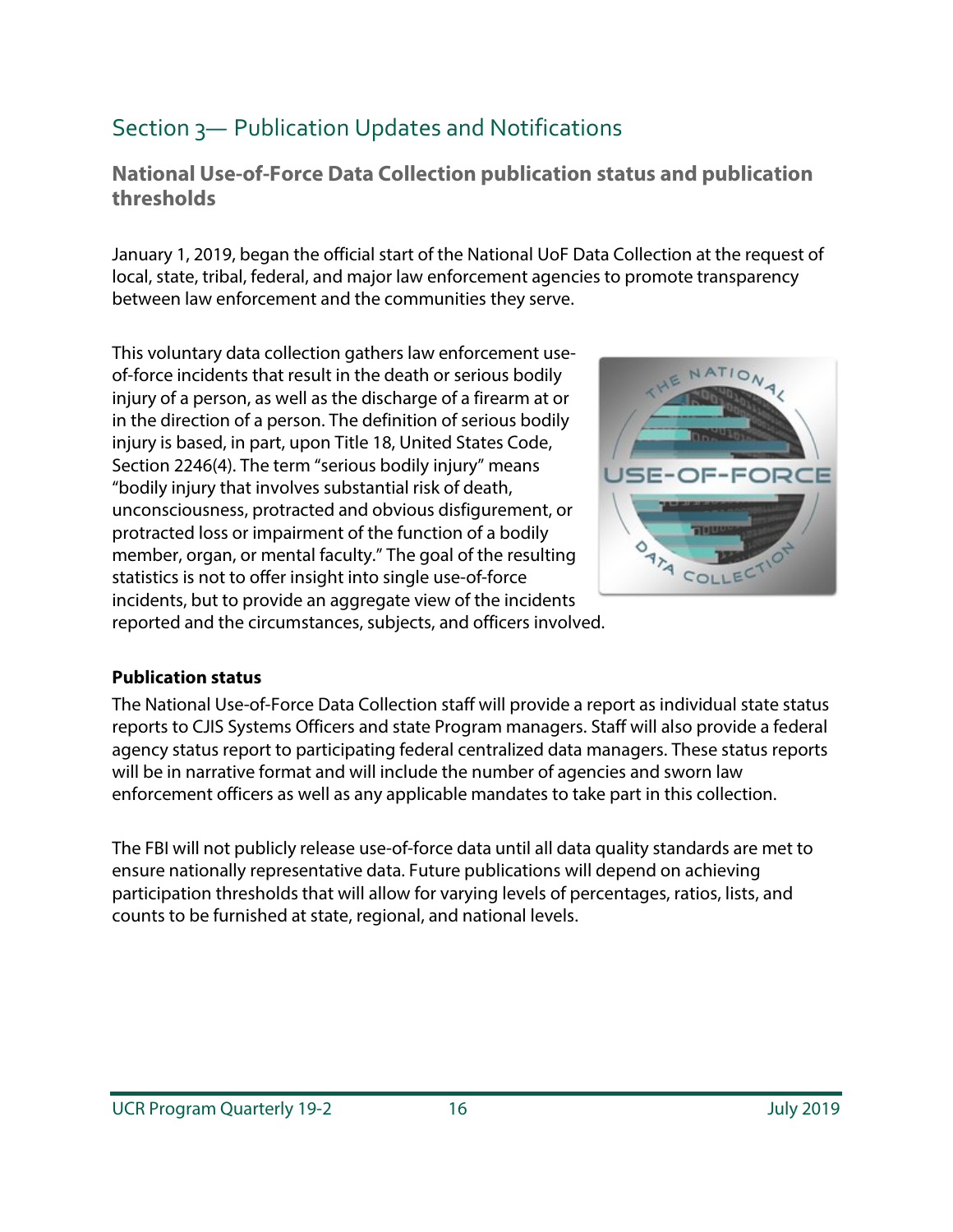### **Publication thresholds**

After consulting with the Office of Management and Budget, the UoF staff proposed publication thresholds and quality standards that will apply to the dissemination of results. The following terms outline these thresholds:

- \* "Coverage rate" refers to the total law enforcement officer population covered by use of force. Coverage rates will be considered on a state-by-state basis and on a national scale.
- "Key variables" include subject injuries and type of force used.
- $\cdot \cdot$  "Item non-response" refers to the percent of respondents that either do not answer the question associated with a key variable or answer "unknown and unlikely to ever be known." Item non-response will affect the success of the coverage rate.

For the first year of collection:

- 1. If the coverage rate is 80 percent or more and the item non-response is 30 percent or less, then no conditions apply to the dissemination of the results.
- 2. If the coverage rate is between 60 and 80 percent or the item non-response is greater than 30 percent, then the FBI will not release counts or totals but may release ratios or percentages.
- 3. If the coverage rate is between 40 and 60 percent, the FBI may release only the response percentages for key variables across the entire population and for subpopulations that represent 20 percent or more of the total population.
- 4. If the coverage rate is less than 40 percent, the FBI will not disseminate results.

Agencies with questions should contact the UCR Program office at ucr@fbi.gov.

# **Ambush study available on JusticeConnect**

The document, *Ambushes and Unprovoked Attacks: Assaults on Our Nation's Law Enforcement Officers,* is available electronically in the LEOKA Community on JusticeConnect.

Working with faculty at West Virginia University, the LEOKA Program staff compiled the document to provide explanations and insights into incidents in which officers were intentionally harmed during ambushes and unprovoked attacks. Staff interviewed 33 officers and 30 offenders for the 140-page book. Within JusticeConnect, the document is available electronically by: